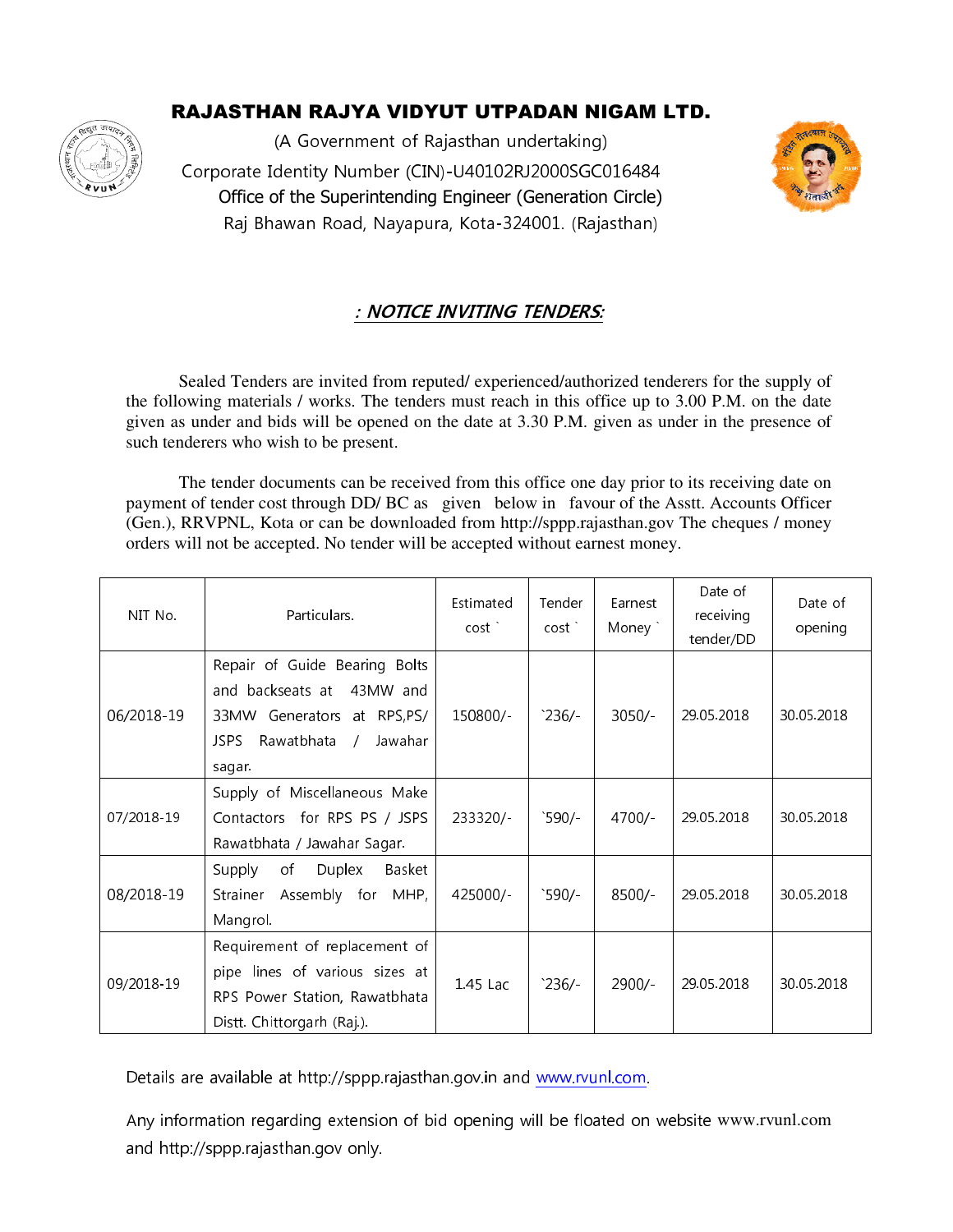**Superintending Engineer (Gen)** RRVUNL, Kota.

(For website)

## RAJASTHAN RAJYA VIDYUT UTPADAN NIGAM LTD.



(A Government of Rajasthan undertaking) Corporate Identity Number (CIN)-U40102RJ2000SGC016484 Office of the Superintending Engineer (Generation Circle) Raj Bhawan Road, Nayapura, Kota-324001. (Rajasthan)

Email: se.gen.kota.@rrvun.com

## **NOTICE INVITING E-TENDER**

Superintending Engineer (Gen.), Kota on behalf of Rajasthan Rajya Vidyut Utpadan Nigam Ltd. invites online tender for e-procurement through website http://eproc.rajasthan.gov.in from bidders of following works. Details of tender and qualifying requirement are available on departmental website www.rvunl.com and tender can be downloaded / submitted on e-procurement website http://eproc.rajasthan.gov.in

| NIT No.    |                                                   |           |                 |           | <b>RISL</b> |
|------------|---------------------------------------------------|-----------|-----------------|-----------|-------------|
|            | Particulars.                                      | Estimated | Tender          | Earnest   | Tender      |
|            |                                                   | cost      | cost            | Money `   | processi    |
|            |                                                   |           |                 |           | ng fee      |
|            | Two Year maintenance contract for annual shut     |           | 590/            | 24100/    |             |
| 01/2018-19 | down and routine maintenance works of turbines    | 1203568/- |                 |           | 590/        |
|            | and their associated equipments at RPS power      |           |                 |           |             |
|            | Station, Rawatbhata Distt, Chittorgarh.           |           |                 |           |             |
| 02/2018-19 | Two Year maintenance Contract for Annual Shut     |           |                 |           |             |
|            | down and routine maintenance works of 43MW        |           |                 |           |             |
|            | Generators, Generator Power Transformers and      | 1494966/- | $^{\circ}590/-$ | $30000/-$ | $590/-$     |
|            | associated equipments at RPS Power Station,       |           |                 |           |             |
|            | Rawatbhata via Kota Distt Chittorgarh (Raj,)      |           |                 |           |             |
| 03/2018-19 | Year Annual maintenance<br>for<br>contract<br>Two | 1199282/- | $^{\circ}590/-$ | 24000/-   | $590/-$     |